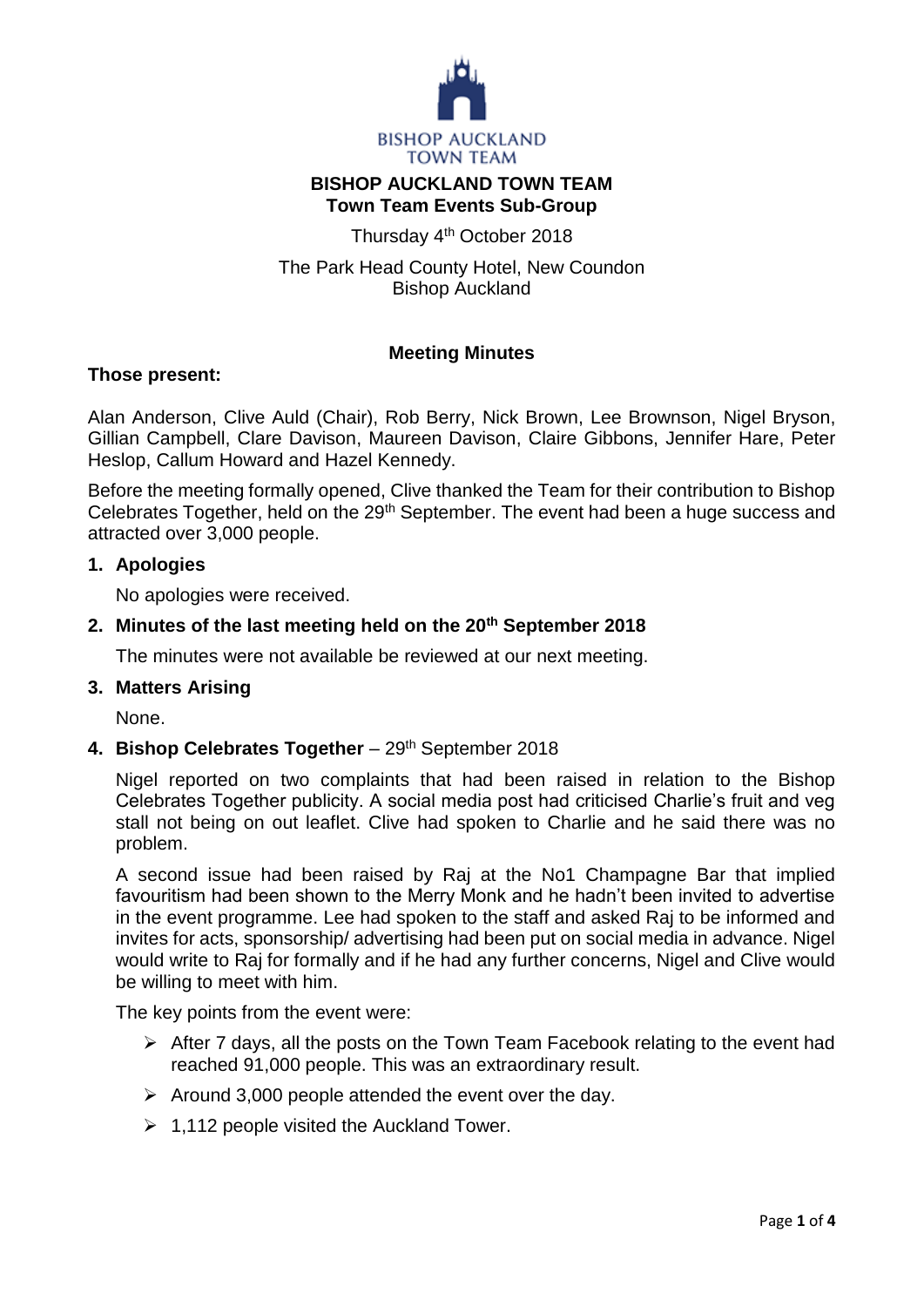- $\triangleright$  Only two traders reported that their expectations on footfall were lower than anticipated – Noshbox and Coffee-to-Go. All other traders were happy with their sales.
- All the regular Market Traders reported higher sales than a normal Market day: Thursday or Saturday.
- $\triangleright$  The Fifteas Vintage Tearoom reported that 320 people went through during the Saturday, significantly more than a usual Saturday.
- $\triangleright$  The programme of entertainment more acts with shorter performance times appeared to work well.
- $\triangleright$  Nigel would formally ask the traders for feedback.
- $\triangleright$  Two children fell down the stairs of the Purple Bus. There were no significant injuries but it did underlie that – in future – AYCC need to provide supervision when the bus is in use.
- $\triangleright$  A common comment was that the atmosphere all day was good the sun being out was a major help!
- $\triangleright$  The face painter was busy all day and Nigel and Clive had to close the queue off to allow the face painter to leave!!

Overall the Group were pleased with how the day had been organised and the feedback had been very positive.

#### 5. Monster Saturday - Saturday 27<sup>th</sup> October 2018

In reviewing progress on organising the event, the following points were made:

- $\triangleright$  The Newgate Centre and the ex-Shoe Zone retail area would be available.
- The 'Flash' magic act would be performed between 11.30am and 12.30am.
- $\triangleright$  Ian Jay would perform from 1.30pm till 2.30pm.
- $\triangleright$  The face painter been booked: 10.30am till 2.30pm.
- $\triangleright$  Spectrum agreed to perform on the day and requested if they can collect donations, which was agreed.
- $\triangleright$  Lee briefed the Group on what would be put onto the promotional leaflet and get it to print.

#### **6. Advent Windows**

Alan confirmed that 24 shops had been identified to link up with schools and other organisations involved with the project. Storytellers had already gone into some of the schools.

Gillian confirmed that the AAP grant form from Cllr Tanya Tucker had been submitted. The window cover needed to be made and Innovations had a contact that may be able to build the framework. Hazel would investigate this possibility.

There was some initial discussion about the leaflet that will be promoting the Christmas events, which includes the three Santa Clause days. BASE had indicated that they would like to have a Santa's Grotto and it was agreed that Nigel approach them to confirm this. The other two Saturdays would be in the Newgate Centre.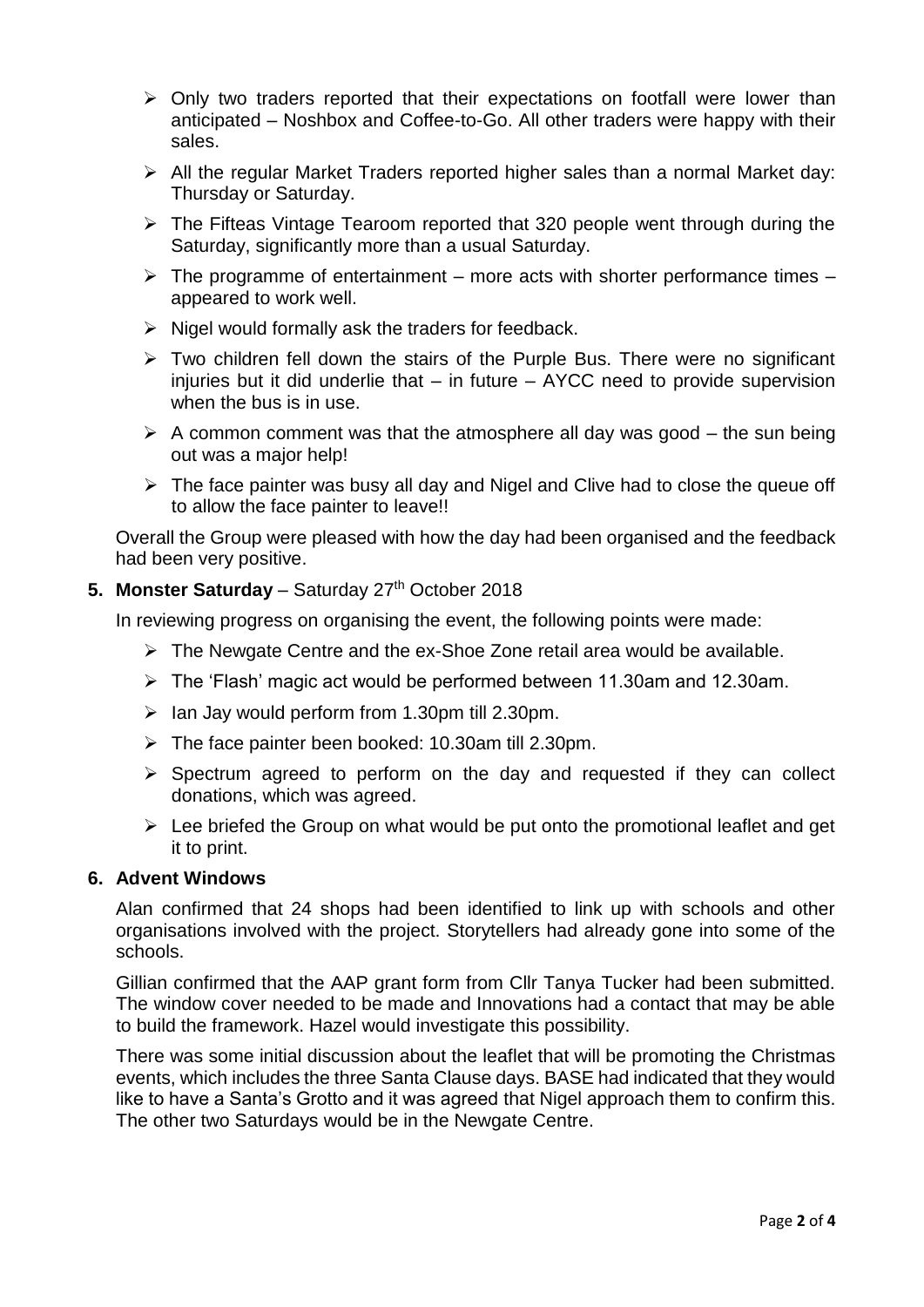## **7. Any other business**

**Banners:** Clive informed the Group that the Kynren Banners would be taken down over the next fortnight.

**Sandra Welch Dancers:** Clive had been given some complementary tickets for a performance in Darlington Hippodrome that included the Sandra Welch Dancers. Unfortunately, no one could take the opportunity to attend.

**Auckland Tower:** The Group were reminded that the official opening of the Auckland Tower was on the  $20<sup>th</sup>$  October 2018 – Clive would be involved with the opening ceremony. Members of the Town Team would be invited to pre-view events the week before.

**Tombola Signs:** Maureen presented a two-signs that could be used to promote the Tombola when we had one. These were clear, and it was agreed that we should use them for the Tombola on Monster Saturday.

**Bishop the Boar – Football Club**: The Group had been approached by Bishop Auckland Football Club to use Bishop the Boar at the next home match. This provoked a comprehensive discussion and a concern that it may be a substitute mascot for the club. It was agreed that we charge £50.00 for the hire of the Boar; Callum agreed to be in the Boar costume; and we give the name of the manufacturer to the club, if they are looking to have their own mascot.

The Boar was the Town Mascot and we needed to retain it for this purpose. We could evaluate its use at the Football matches following the next match.

**Music Festival:** The Merry Monk were proposing to hold a Music Fest in the Town. It was agreed that Christian Burns from the Merry Monk be invited to our next meeting to discuss the plans.

**Northern Heartlands:** Gillian highlighted the Northern Heartlands initiative which funds arts and culture projects in the Community. She gave Ulverston Lantern Festival as an idea we may be able to submit to Northern Heartlands for funding. The initiative was interesting and the Group agreed to discuss this further at our next meeting.

**Jim Tait:** Clive discussed how Jim could help provide entertainment and it was agreed we invite him to a future meeting.

## **8. Date of next meeting**

Thursday 18th October 2018 at the Park Head Hotel, starting at 5.15pm.